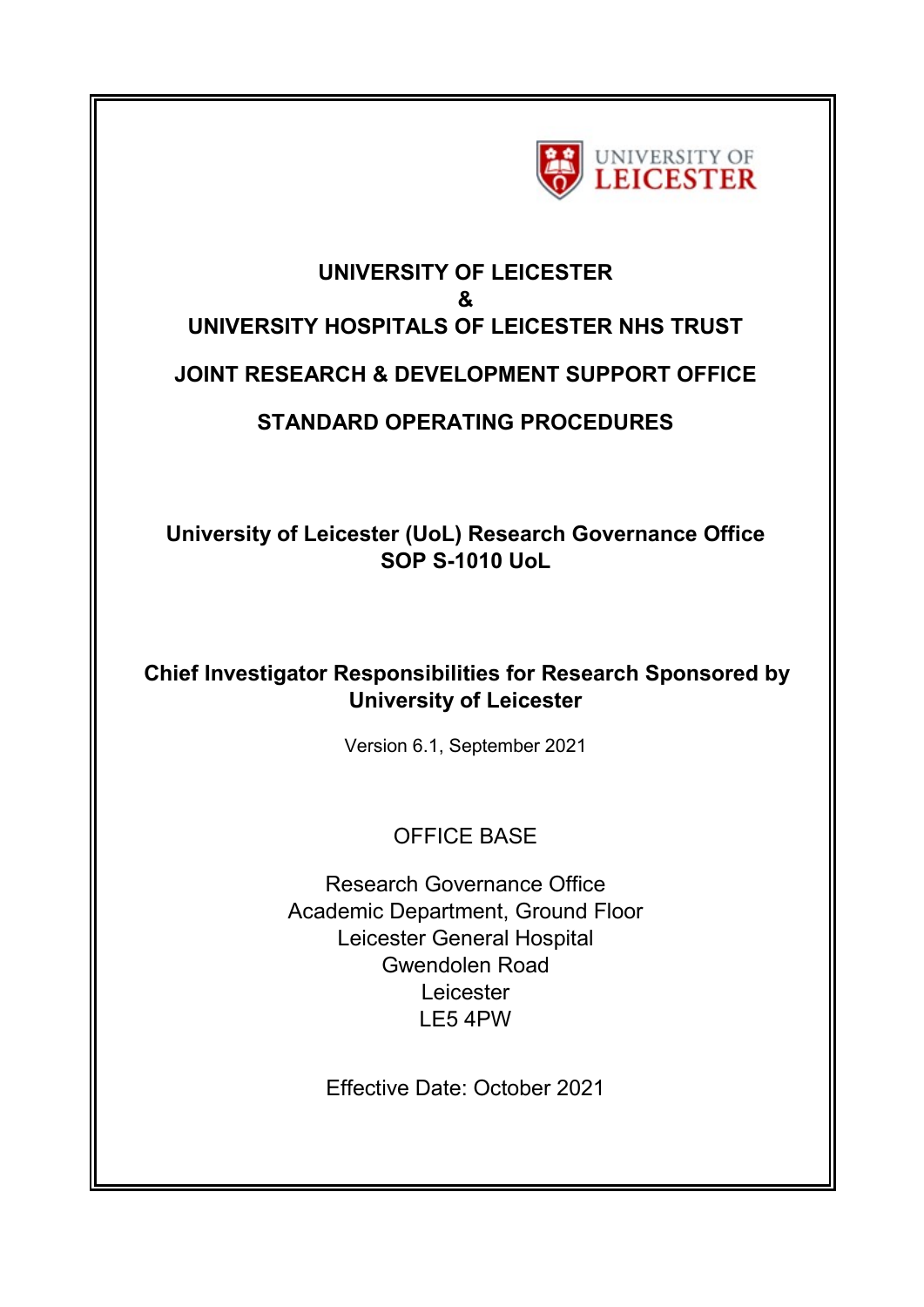**Standard Operating Procedure: S-1010 UoL Chief Investigator Responsibilities for Research** 



**Research Governance Office** 

#### **1 Introduction**

This Standard Operating Procedure (SOP) describes the role and responsibilities of the Chief Investigator for research sponsored by the UoL.

The outcome is that the Chief Investigator (CI) is aware of and has agreed to all roles and responsibilities as delegated to them by the Sponsor prior to the commencement of the research.

A senior individual must be designated as the CI for any research undertaken in or through the NHS or social services or using participants' organs, tissue or data. The CI is the person designated to take overall responsibility within the team of researchers for the design, conduct and reporting of the study.

The CI must ensure that the study is planned, set-up, conducted, documented and reported according to the protocol, relevant Standard Operating Procedures (SOPs), International Conference on Harmonisation Good Clinical Practice (ICH-GCP) and appropriate regulatory requirements.

In the case of a single site study, a CI may also be the Principal Investigator (PI). In these cases, the roles & responsibilities of the CI will over ride those of a PI.

### **2 Scope**

This SOP applies to ALL Chief Investigators of studies sponsored by the UoL.

### **3 Procedure**

The CI must be an individual, with appropriate experience, expertise and training to undertake the design, conduct and analyses of the study to the standards set out in relevant legislation. They must also lead and manage others who have been delegated responsibilities in the research.

The CI has overall responsibility for the conduct of the research and is accountable to their employer, the Sponsor, if different, and the host organisation where the research takes place. If the research is taking place at more than one site, the Chief Investigator takes on personal responsibility for the design, management and reporting of the study, and coordinating the personnel at the other sites.

The CI is responsible for ensuring that:

The research team gives priority at all times to the dignity, rights, safety and wellbeing of the participants.

SOP S-1010 UoL Chief Investigator Responsibilities for research sponsored by University of Leicester (UoL) **Page 2 of 6** Version 6.1 Sept 2021

Next Review: Sept 2023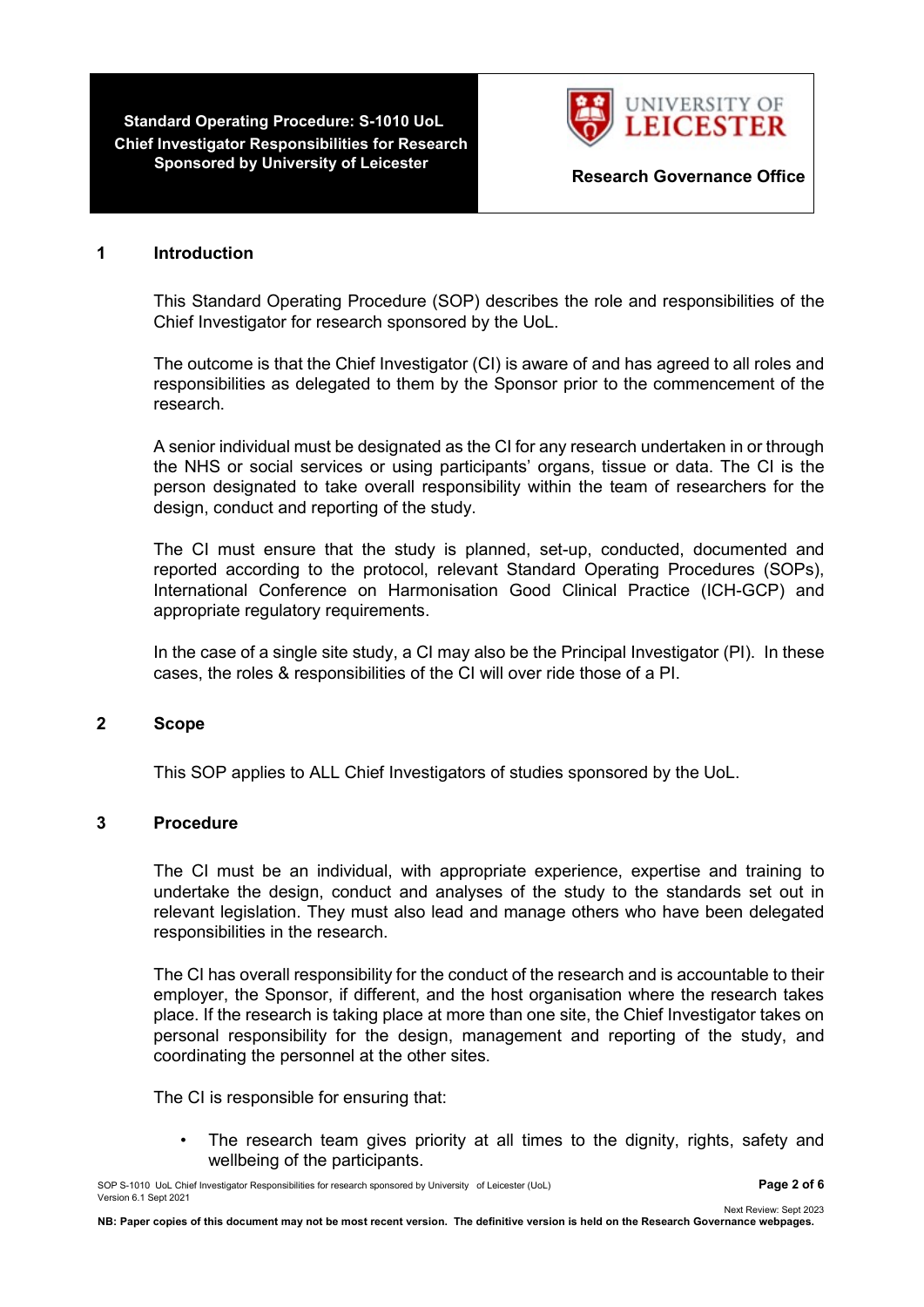- The research team understand the legal and ethical requirements in research, and are familiar with the appropriate standard operating procedures and policies relating to research.
- The study complies with all legal and ethical requirements.
- The research is conducted to the required standards and follows relevant guidelines and legislation within the UK.
- The Trial Master File is maintained and kept inspection ready at all times.
- Each member of the research team, including those at collaborating sites, is qualified by education, training and experience to discharge their role in the study, and their qualifications are documented and retained in the Investigator Site File.
- All researchers involved in a Clinical Trial of Investigational Medicinal Products (CTIMP) are aware of their legal duties.
- Students and new researchers have adequate supervision, support and training.
- A suitable Sponsor is secured and agreements are in place detailing the responsibilities of all parties involved in the research.
- Trust (R&D / R&I) authorisation is obtained from each care organisation and subsequent Sponsor Green Light received prior to commencing the study at each care centre.
- The protocol is submitted for Sponsor review and agreement prior to submitting for ethics/ HRA review.
- The study does not start without a favourable opinion from a Research Ethics Committee, HRA approval, Trust (R&D / R&I) confirmation of capacity and capability and where relevant competent authority (MHRA) approval and Sponsor Green Light approval.
- The research team acts on any conditions attached to the ethics opinion.
- Unless urgent safety measures are necessary, the research follows the protocol or proposal agreed by the relevant ethics committee, the HRA, the Trust R&D / R&I Office and by the Sponsor.
- Substantive changes to the protocol are submitted for Sponsor approval prior to ethical, regulatory and Trust authorisation before implementation, with the exception of urgent safety measures.
- Each member of the research team, who has direct involvement with participants and/or identifiable data, has an appropriate substantive or honorary contract with NHS Trust or an honorary research contract or relevant letter of access via the research passport scheme.
- When a study involves participants under the care of another clinician, the CI must ensure that the clinician responsible for providing care is informed of a subject's participation in research.
- When the research involves a service user, or carer or a child looked after or receiving services under the auspices of the local authority, the agency director or their deputy agrees to the person being invited to participate, and is fully aware of the arrangements for dealing with any disclosures or other relevant information.
- Potential participants and other service users and carers are involved in the design and management of the study whenever appropriate.
- For clinical trials involving medicines, the research follows all conditions imposed by the licensing authority. The list of responsibilities should be documented in the Sponsorship Agreement.
- Report Serious Adverse Events to the Sponsor, R&D / R&I, Research Ethics Committee & the Competent Authority as required
- In accordance with relevant legislations, procedures are in place to ensure collection of high quality, accurate data and to maintain the integrity and confidentiality of data during processing and storage.

Next Review: Sept 2023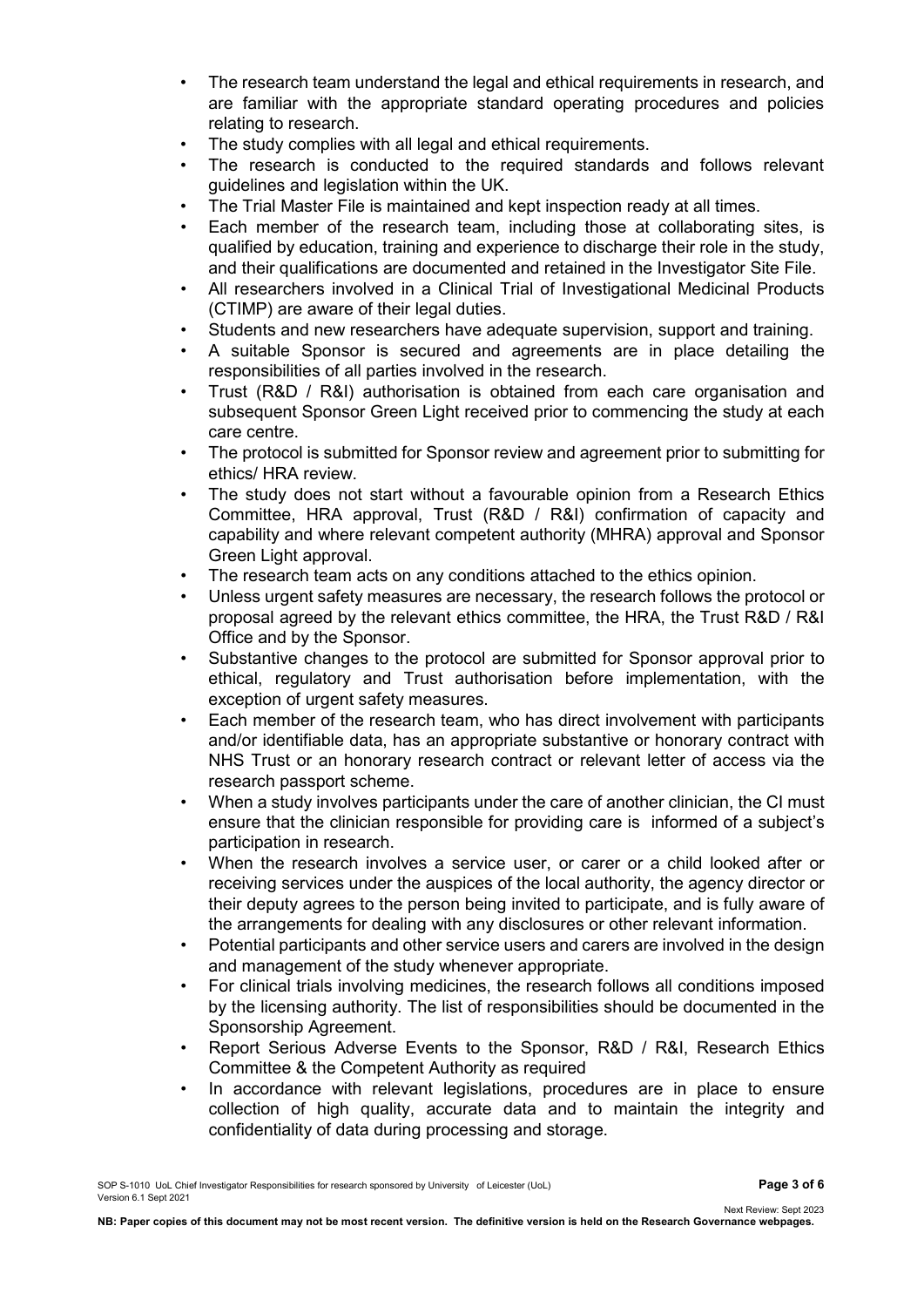- Arrangements are in place for the management of any intellectual property arising from the research.
- The CI should submit annual written summaries of the study status to the Sponsor, Ethics Committee, HRA and the Competent Authority as relevant and provide a summary outcome at the end of the study. This includes annual / end of study reports and safety reporting.
- Once established, findings from the work are disseminated promptly and fed back as appropriate to participants.
- There are appropriate arrangements to archive the data when the research has finished, and to ensure it is still accessible when required.
- All data and documentation relating to the trial are available at the request of the inspection and auditing authorities.
- Where the CI delegates responsibilities to members of the research team, this must be clearly documented in a delegation of authority and signature log (template available through the College website). The CI remains accountable for the actions of their research team.
- Complete and sign Roles and Responsibilities document prior to commencing any part of the research study.

# **4 Roles and Responsibilities Document**

All points listed above are included within the Roles and Responsibilities document. The CI must initial on each page, and sign at the end of the Role & Responsibilities of the CI document during the Sponsor review process. Completion of this document forms part of the Sponsor approval confirmation (**Appendix 1**[\).](https://www2.le.ac.uk/colleges/medbiopsych/research/researchgovernance/Research_sponsorship/standard-operational-procedures-and-related-forms/sops/appendices/sop-s-1010/sop-s-1010-appendix-1-roles-and-reponsibilities-of-ci-agreement)

| Responsibility Undertaken by |                                      |                                                                           | Activity                                                                                                                         |
|------------------------------|--------------------------------------|---------------------------------------------------------------------------|----------------------------------------------------------------------------------------------------------------------------------|
|                              | Sponsor                              | Research<br>Governance<br>Office                                          | Confirm roles and responsibilities document signed as part of<br>the Sponsor Green light process                                 |
| $\overline{2}$               | Sponsor                              | Research<br>Governance<br>Office                                          | Ensure Chief Investigator documents any delegated duties<br>appropriately using the Delegation of Authority and signature<br>log |
| 3                            | Chief<br>Investigator                | Chief<br>Investigator                                                     | Ensures all roles and responsibilities are undertaken                                                                            |
| 4                            | Clinical<br>Trials<br><b>Monitor</b> | <b>UoL Clinical</b><br>Trials Monitor /<br>Research<br>Governance<br>Team | Ensure delegated duties are appropriately carried out and<br>delegated appropriately                                             |

### **5 Responsibilities**

### **5 Monitoring and Audit Criteria**

| <b>Key Performance</b><br><b>Indicators</b> | <b>Method of</b><br><b>Assessment</b> | <b>Frequency</b>          | Lead                       |
|---------------------------------------------|---------------------------------------|---------------------------|----------------------------|
| All research sponsored                      | Included in the                       | Random audits /           | <b>Research Governance</b> |
| by UoL has appropriate                      | monitoring / audit                    | monitoring conducted on   | Manager or their           |
| <b>Risk Assessment</b>                      | programme.                            | 10% of research activity. | Delegate                   |

SOP S-1010 UoL Chief Investigator Responsibilities for research sponsored by University of Leicester (UoL) **Page 4 of 6** Version 6.1 Sept 2021

Next Review: Sept 2023 **NB: Paper copies of this document may not be most recent version. The definitive version is held on the Research Governance webpages.**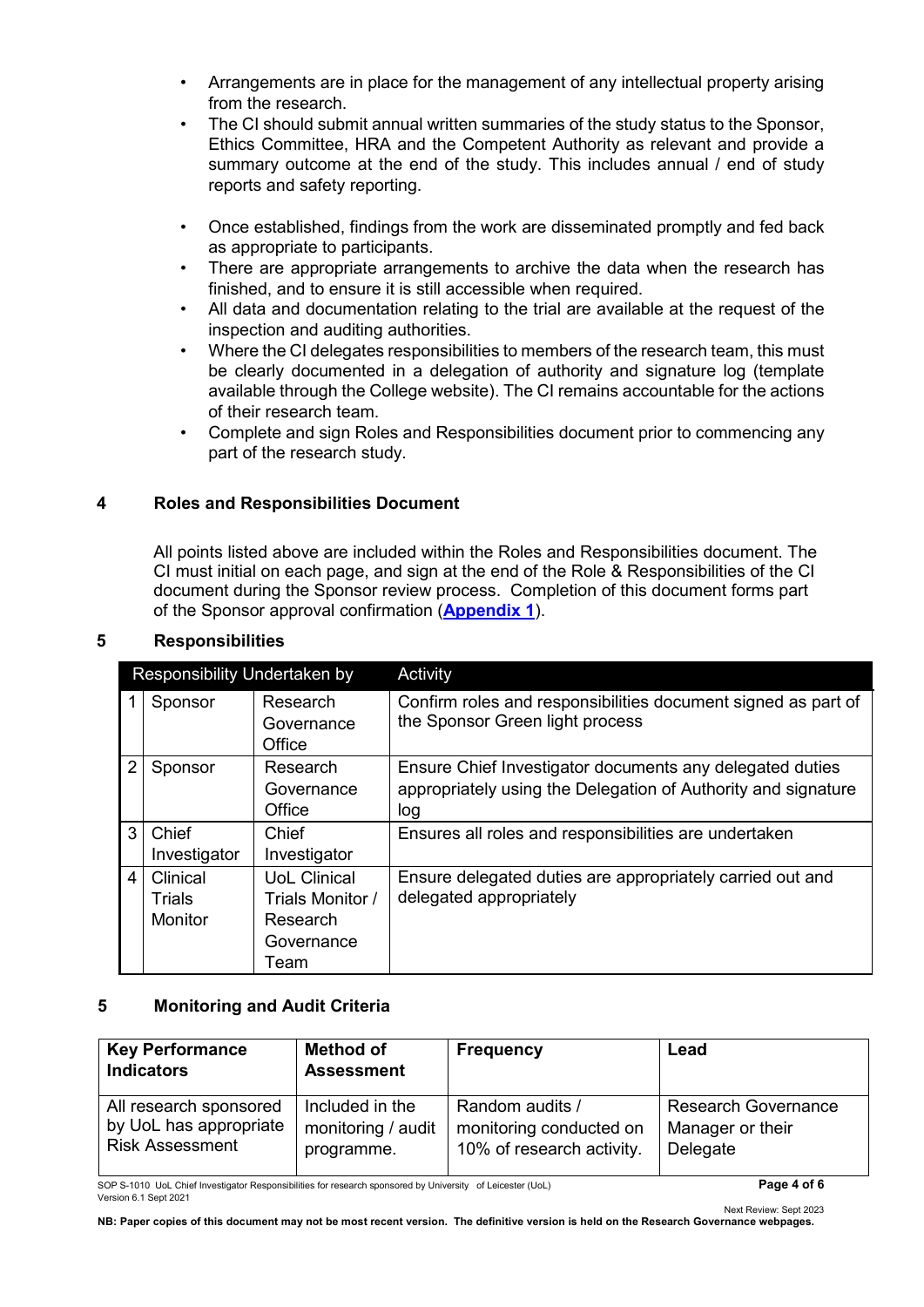This table is used to track the development and approval of the document and any changes made on revised / reviewed versions

# **6 Development and approval Record for this document**

| <b>Author / Lead Officer:</b> | Cat Taylor                                           |
|-------------------------------|------------------------------------------------------|
| <b>Job Title:</b>             | <b>Head of Research Assurance</b>                    |
| <b>Reviewed by:</b>           | UoL Research Management and Operations Group (RSMOG) |
| Approved by:                  | Professor Nigel Brunskill                            |
|                               |                                                      |
| <b>Date Approved</b>          | 13/10/2021                                           |

# **7 Review Record**

| <b>Date</b>          | Issue<br><b>Number</b> | <b>Reviewed</b><br>By                                                        | <b>Description Of Changes (If Any)</b>                            |  |
|----------------------|------------------------|------------------------------------------------------------------------------|-------------------------------------------------------------------|--|
|                      |                        |                                                                              |                                                                   |  |
| Oct                  | 2                      | Wendy                                                                        | Version 1 amended following review of Sponsor processes           |  |
| 3013                 |                        | Gamble                                                                       |                                                                   |  |
| April                | 3                      | UoL                                                                          | SOP reviewed and revised to incorporate minor administrative      |  |
| 2015<br><b>RSMOG</b> |                        | changes to section 3 adding the 2 <sup>nd</sup> paragraph for clarification, |                                                                   |  |
|                      |                        |                                                                              | also to the whole of section 3 to incorporate R&D / R&I, logos,   |  |
|                      |                        |                                                                              | dates / footer. Addition of Loughborough University to front page |  |
| May                  | 4                      | Diane                                                                        | Minor amendment to SOP and Appendix 1 to reflect HRA              |  |
| 2016                 |                        | Delahooke                                                                    | changes.                                                          |  |
| <b>Nov</b>           | 5                      | Diane                                                                        | Minor change to remove Research Governance Framework and          |  |
| 2016                 |                        | Delahooke                                                                    | replace with relevant legislation. Minor changes to Appendix 1.   |  |
| Mar                  | 6                      | <b>Michelle</b>                                                              | Reviewed with minor changes including address.                    |  |
| 2018                 |                        | Muessel                                                                      |                                                                   |  |
| Sept                 | 6.1                    | Cat Taylor                                                                   | Administrative changes                                            |  |
| 2021                 |                        |                                                                              |                                                                   |  |

# **8 Distribution Record**

| <b>Date</b> | <b>Name</b> | Department | <b>Received</b> |
|-------------|-------------|------------|-----------------|
|             |             |            |                 |

SOP S-1010 UoL Chief Investigator Responsibilities for research sponsored by University of Leicester (UoL) **Page 5 of 6** Version 6.1 Sept 2021

Next Review: Sept 2023 **NB: Paper copies of this document may not be most recent version. The definitive version is held on the Research Governance webpages.**